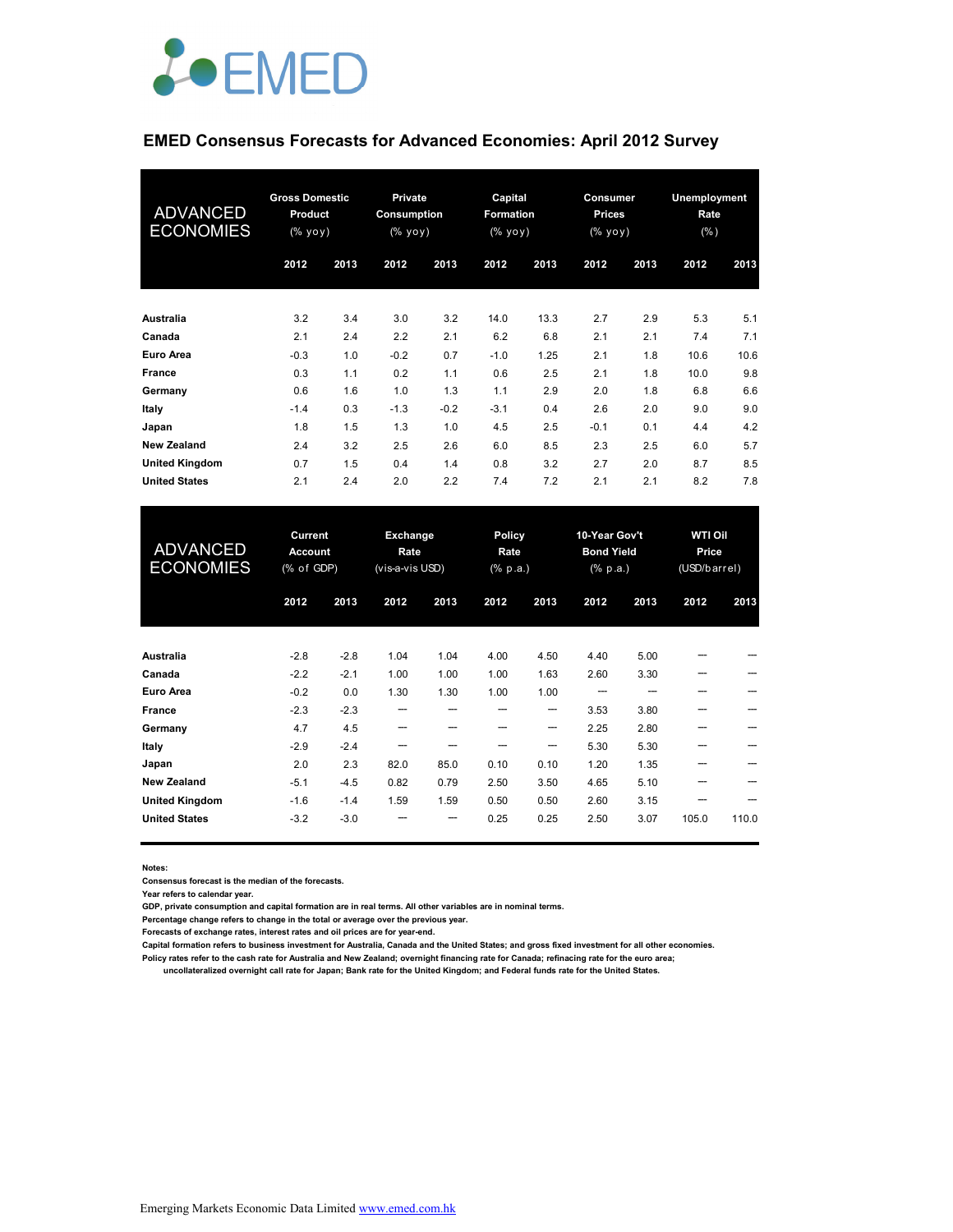

### **EMED Consensus Forecasts for Emerging Markets: April 2012 Survey**

| <b>EMERGING</b><br><b>MARKETS</b> | <b>Gross Domestic</b><br>Product<br>(% |      | Private<br>Consumption<br>$(\sqrt{6}$ yoy) |      | Fixed<br>Investment<br>$(% \mathsf{A}\rightarrow \mathsf{A})$ (% yoy) |      | Consumer<br><b>Prices</b><br>$(% \mathsf{Y}^{\prime }\mathsf{Y}^{\prime }\mathsf{Y}^{\prime })$ |      | Unemployment<br>Rate<br>(% ) |       |
|-----------------------------------|----------------------------------------|------|--------------------------------------------|------|-----------------------------------------------------------------------|------|-------------------------------------------------------------------------------------------------|------|------------------------------|-------|
|                                   | 2012                                   | 2013 | 2012                                       | 2013 | 2012                                                                  | 2013 | 2012                                                                                            | 2013 | 2012                         | 2013  |
| <b>Brazil</b>                     | 3.3                                    | 4.3  | 4.0                                        | 5.5  | 4.7                                                                   | 7.8  | 5.4                                                                                             | 5.2  | 5.9                          | 5.8   |
| China                             | 8.3                                    | 8.5  | 10.5                                       | 9.5  | 9.7                                                                   | 8.3  | 3.5                                                                                             | 4.0  | 4.1                          | 4.2   |
| <b>Czech Republic</b>             | 0.5                                    | 2.0  | $-0.5$                                     | 1.4  | 0.5                                                                   | 3.5  | 3.0                                                                                             | 2.0  | 7.2                          | 7.2   |
| <b>Hong Kong</b>                  | 3.1                                    | 4.3  | 3.9                                        | 4.4  | 4.0                                                                   | 5.0  | 4.1                                                                                             | 3.6  | 3.9                          | 3.9   |
| Hungary                           | $-0.2$                                 | 1.5  | $-1.0$                                     | 0.7  | $-1.7$                                                                | 2.4  | 5.2                                                                                             | 3.4  | 11.1                         | 11.2  |
| India                             | 7.0                                    | 7.6  | 6.8                                        | 7.2  | 6.0                                                                   | 9.5  | 7.0                                                                                             | 7.0  | $---$                        | $---$ |
| Indonesia                         | 6.0                                    | 6.5  | 4.8                                        | 5.2  | 8.8                                                                   | 9.0  | 5.2                                                                                             | 5.5  | 6.8                          | 6.5   |
| <b>Malaysia</b>                   | 4.3                                    | 5.1  | 5.6                                        | 5.8  | 6.5                                                                   | 6.3  | 2.5                                                                                             | 2.8  | 3.2                          | 3.3   |
| <b>Philippines</b>                | 3.8                                    | 4.8  | 4.6                                        | 5.0  | 6.2                                                                   | 6.2  | 3.5                                                                                             | 4.3  | 7.1                          | 7.1   |
| Poland                            | 2.8                                    | 3.0  | 2.5                                        | 3.0  | 5.7                                                                   | 4.5  | 3.6                                                                                             | 2.9  | 12.2                         | 11.9  |
| <b>Russia</b>                     | 3.6                                    | 4.0  | 5.0                                        | 4.7  | 5.0                                                                   | 6.0  | 6.1                                                                                             | 6.4  | 6.3                          | 6.2   |
| Singapore                         | 3.0                                    | 4.4  | 4.3                                        | 4.7  | 3.5                                                                   | 5.1  | 3.5                                                                                             | 3.0  | 2.2                          | 2.2   |
| South Korea                       | 3.4                                    | 4.1  | 2.8                                        | 3.2  | 2.3                                                                   | 4.7  | 3.2                                                                                             | 3.2  | 3.3                          | 3.3   |
| Taiwan                            | 3.0                                    | 4.4  | 2.5                                        | 3.0  | 1.0                                                                   | 3.6  | 1.4                                                                                             | 1.6  | 4.4                          | 4.3   |
| <b>Thailand</b>                   | 4.5                                    | 4.6  | 4.1                                        | 4.0  | 6.9                                                                   | 6.8  | 3.5                                                                                             | 3.5  | 1.1                          | 1.0   |
| Turkey                            | 2.9                                    | 4.0  | 2.1                                        | 4.1  | 4.4                                                                   | 8.2  | 8.9                                                                                             | 6.5  | 9.9                          | 9.9   |

| <b>EMERGING</b>       | Money<br><b>Supply M2</b>                                          |      | <b>Merchandise</b><br><b>Exports</b> |      | <b>Merchandise</b><br><b>Imports</b> |      | Current<br><b>Account</b> |        |                 | Exchange<br>Rate |  |
|-----------------------|--------------------------------------------------------------------|------|--------------------------------------|------|--------------------------------------|------|---------------------------|--------|-----------------|------------------|--|
| <b>MARKETS</b>        | $(% \mathsf{Y}^{\prime }\mathsf{Y}^{\prime }\mathsf{Y}^{\prime })$ |      | (% yoy)                              |      | (% yoy)                              |      | (% of GDP)                |        | (vis-a-vis USD) |                  |  |
|                       | 2012                                                               | 2013 | 2012                                 | 2013 | 2012                                 | 2013 | 2012                      | 2013   | 2012            | 2013             |  |
| <b>Brazil</b>         | 14.5                                                               | 14.4 | 4.5                                  | 7.1  | 8.7                                  | 10.0 | $-2.6$                    | $-3.0$ | 1.75            | 1.75             |  |
| China                 | 14.0                                                               | 14.0 | 10.0                                 | 12.0 | 12.8                                 | 15.0 | 2.8                       | 2.5    | 6.16            | 6.00             |  |
| <b>Czech Republic</b> | 3.3                                                                | 3.4  | 4.3                                  | 7.5  | 3.2                                  | 6.9  | $-2.0$                    | $-2.1$ | 18.3            | 18.2             |  |
| <b>Hong Kong</b>      | 6.7                                                                | 8.7  | 4.1                                  | 7.9  | 4.4                                  | 8.5  | 5.7                       | 6.5    | 7.80            | 7.80             |  |
| Hungary               | 4.9                                                                | 6.6  | 4.7                                  | 5.8  | 2.7                                  | 5.5  | 2.3                       | 1.8    | 217             | 221              |  |
| India                 | 16.0                                                               | 16.7 | 11.1                                 | 13.0 | 11.3                                 | 13.0 | $-3.2$                    | $-2.8$ | 49.0            | 47.5             |  |
| Indonesia             | 15.0                                                               | 15.3 | 8.9                                  | 12.9 | 12.2                                 | 17.1 | 0.4                       | $-0.1$ | 8900            | 8900             |  |
| Malaysia              | 10.0                                                               | 10.1 | 5.7                                  | 8.5  | 6.6                                  | 8.8  | 10.8                      | 10.7   | 3.00            | 2.94             |  |
| <b>Philippines</b>    | 11.5                                                               | 11.8 | 4.3                                  | 6.5  | 5.0                                  | 6.9  | 3.1                       | 2.7    | 42.2            | 41.0             |  |
| Poland                | 7.5                                                                | 7.8  | 5.9                                  | 5.2  | 4.8                                  | 5.9  | $-4.1$                    | $-4.1$ | 3.06            | 2.98             |  |
| Russia                | 17.0                                                               | 15.0 | 3.0                                  | 5.2  | 10.0                                 | 12.0 | 3.5                       | 2.5    | 30.4            | 30.3             |  |
| Singapore             | 8.3                                                                | 10.8 | 3.5                                  | 8.1  | 4.4                                  | 8.4  | 16.8                      | 17.0   | 1.24            | 1.21             |  |
| South Korea           | 6.7                                                                | 7.2  | 6.5                                  | 10.0 | 7.3                                  | 10.5 | 1.8                       | 1.5    | 1085            | 1043             |  |
| Taiwan                | 5.6                                                                | 5.8  | 3.6                                  | 8.1  | 3.8                                  | 8.9  | 7.0                       | 7.0    | 29.5            | 29.6             |  |
| <b>Thailand</b>       | 10.8                                                               | 10.2 | 8.9                                  | 10.0 | 8.5                                  | 9.6  | 2.0                       | 1.9    | 30.0            | 30.3             |  |
| Turkey                | 14.4                                                               | 18.0 | 4.6                                  | 6.9  | 4.8                                  | 8.0  | $-8.3$                    | $-7.3$ | 1.75            | 1.72             |  |

**Notes:** 

**Consensus forecast is the median of the forecasts.**

**Year refers to calendar year except for India for which fiscal year (April to March) is used.**

**GDP, private consumption and fixed investment are in real terms. All other variables are in nominal terms.**

**Percentage change refers to change in the total or average over the previous year, except for money supply growth which is** 

 **based on year-end figures.**

**Forecasts of exchange rates and interest rates are for year-end.**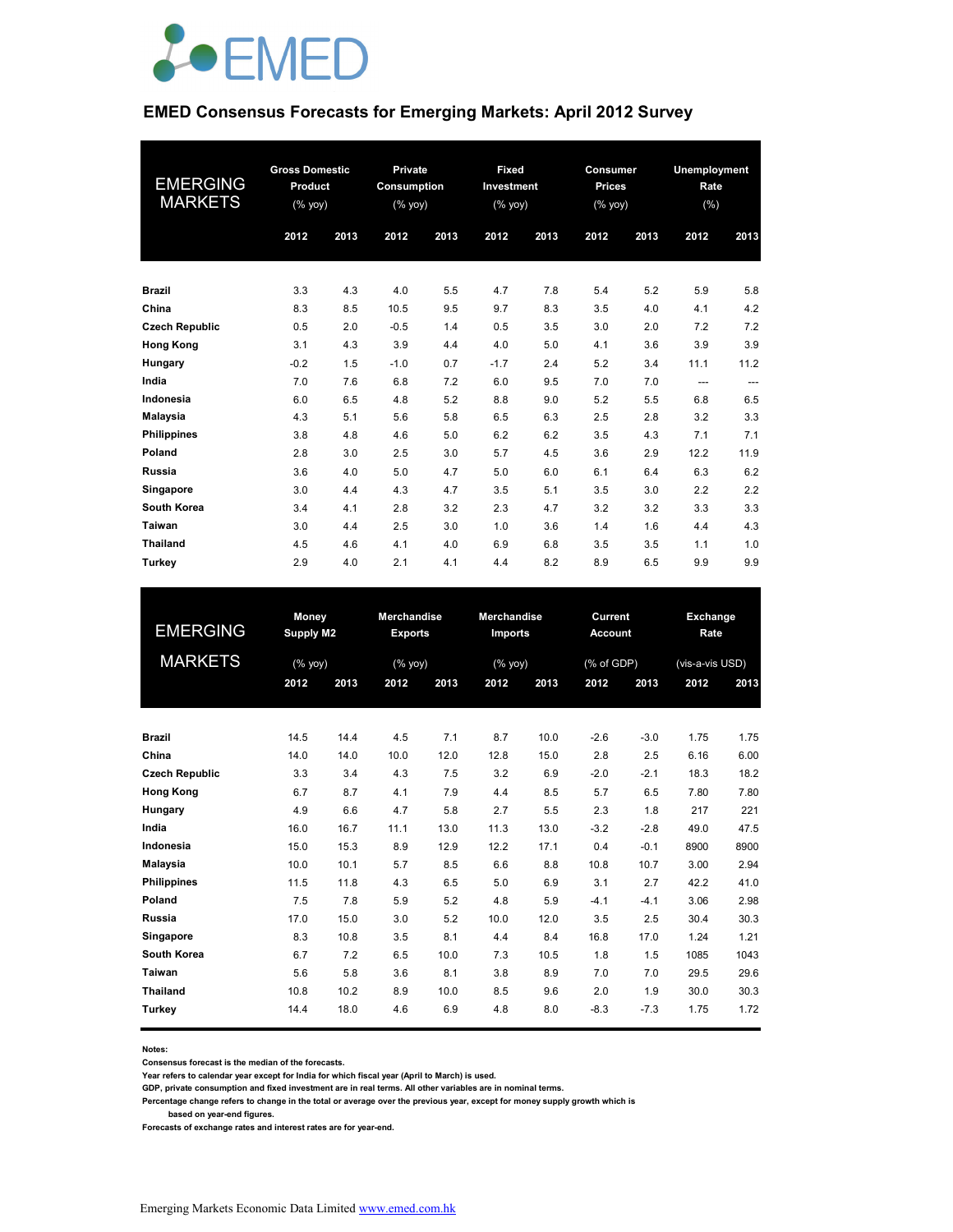

# **EMED Consensus Forecasts for the United States: April 2012 Survey**

| <b>UNITED STATES</b>                                   | <b>Gross Domestic</b><br>Product<br>$(% \mathsf{Y}^{\prime }\mathsf{Y}^{\prime }\mathsf{Y}^{\prime })$ |             | Consumer<br><b>Prices</b><br>(% yoy) |             | <b>UNITED STATES</b>                      | <b>Gross Domestic</b><br>Product<br>(% yoy) |             | Consumer<br><b>Prices</b><br>(% yoy) |             |
|--------------------------------------------------------|--------------------------------------------------------------------------------------------------------|-------------|--------------------------------------|-------------|-------------------------------------------|---------------------------------------------|-------------|--------------------------------------|-------------|
|                                                        | 2012                                                                                                   | 2013        | 2012                                 | 2013        |                                           | 2012                                        | 2013        | 2012                                 | 2013        |
|                                                        |                                                                                                        |             |                                      |             |                                           |                                             |             |                                      |             |
| <b>ABN AMRO</b>                                        | 2.4                                                                                                    | 2.4         | 1.9                                  | 1.6         | KCIC                                      | 1.9                                         | 2.2         | 1.8                                  | 1.7         |
| <b>Action Economics</b>                                | 2.5                                                                                                    | 3.1         | 2.7                                  | 3.2         | <b>Kiel Economics</b>                     | 2.0                                         | 2.1         | 2.5                                  | 2.6         |
| <b>AIB Global Treasury</b>                             | 2.5                                                                                                    | 2.5         | 2.4                                  | 2.2         | <b>Mesirow Financial</b>                  | 2.2                                         | 2.5         | 2.5                                  | 2.4         |
| Allianz                                                | 2.1                                                                                                    | 2.3         | 2.2                                  | 2.2         | <b>Mizuho Securities</b>                  | 1.9                                         | 1.4         | 1.7                                  | 1.3         |
| <b>Bank Julius Baer</b>                                | 1.8                                                                                                    | 2.2         | 2.2                                  | 2.2         | <b>Moody's Analytics</b>                  | 2.4                                         | 2.8         | 2.2                                  | 1.9         |
| <b>Bank of Ireland</b>                                 | 2.2                                                                                                    | n.a.        | 2.1                                  | n.a.        | Morgan Keegan                             | 2.8                                         | 3.1         | 2.5                                  | 2.6         |
| <b>Barclays Capital</b>                                | 2.5                                                                                                    | 2.5         | 2.6                                  | 2.6         | <b>Mortgage Bankers Association</b>       | 2.0                                         | 2.4         | 2.8                                  | 2.4         |
| <b>BayernLB</b>                                        | 2.1                                                                                                    | 2.0         | 2.0                                  | 2.2         | <b>National Bank of Canada</b>            | 2.5                                         | 2.5         | 2.2                                  | 2.0         |
| <b>BBVA</b>                                            | 2.3                                                                                                    | 2.2         | 2.3                                  | 2.3         | <b>Natixis</b>                            | 2.4                                         | 1.8         | 2.0                                  | 1.9         |
| <b>Berenberg Capital Markets</b>                       | 1.8                                                                                                    | 1.8         | 2.1                                  | 2.0         | <b>NIESR</b>                              | 1.9                                         | n.a.        | 1.9                                  | n.a.        |
| <b>BHF Bank</b>                                        | 2.4                                                                                                    | 2.8         | 2.1                                  | 2.3         | <b>NLI Research Institute</b>             | 2.3                                         | 2.5         | 2.2                                  | 1.9         |
| <b>BMO Capital Markets</b><br><b>BNP Paribas</b>       | 2.4                                                                                                    | 2.7         | 1.8                                  | 1.9         | <b>Northern Trust</b><br><b>OCBC Bank</b> | 2.4                                         | n.a.        | 1.9                                  | n.a.        |
|                                                        | 2.2<br>1.8                                                                                             | 2.4         | 2.6<br>2.4                           | 2.2         | <b>PNC</b>                                | 1.7<br>2.3                                  | n.a.<br>2.6 | 2.1<br>2.4                           | n.a.<br>2.3 |
| <b>BWC Capital Markets</b><br><b>Capital Economics</b> | 2.0                                                                                                    | n.a.<br>2.5 | 2.0                                  | n.a.<br>1.3 | Prometeia                                 | 2.1                                         | 2.0         | 2.4                                  | 2.3         |
| <b>CIBC World Markets</b>                              | 2.5                                                                                                    | 1.9         | 2.0                                  | 1.9         | Rabobank                                  | 1.5                                         | n.a.        | 2.0                                  | n.a.        |
| <b>Comerica Bank</b>                                   | 2.4                                                                                                    | 2.7         | 2.3                                  | 1.9         | <b>Raymond James</b>                      | 2.1                                         | 2.6         | 2.4                                  | 2.1         |
| Commerzbank                                            | 2.0                                                                                                    | 2.5         | 2.0                                  | 2.0         | <b>ROBECO</b>                             | 2.1                                         | n.a.        | 2.1                                  | n.a.        |
| <b>Credit Agricole</b>                                 | 2.1                                                                                                    | 2.2         | 2.4                                  | 2.2         | Royal Bank of Canada                      | 2.5                                         | 3.0         | 2.2                                  | 1.8         |
| <b>Credit Suisse</b>                                   | 2.3                                                                                                    | 2.0         | 2.0                                  | 1.2         | <b>Royal Bank of Scotland</b>             | 2.3                                         | 2.6         | 2.4                                  | 2.3         |
| Daiwa Institute of Research                            | 2.3                                                                                                    | 2.6         | 2.1                                  | 2.1         | <b>RWI</b>                                | 1.6                                         | n.a.        | 2.1                                  | n.a.        |
| <b>Danske Bank</b>                                     | 2.5                                                                                                    | 2.6         | 2.3                                  | 1.7         | <b>Schroders</b>                          | 2.1                                         | 1.9         | 1.8                                  | 1.0         |
| <b>DBS Bank</b>                                        | 2.1                                                                                                    | 2.6         | 2.1                                  | 2.8         | <b>Scotia Capital</b>                     | 2.3                                         | 2.4         | 2.6                                  | 2.2         |
| Deka Bank                                              | 2.1                                                                                                    | 2.5         | 2.0                                  | 2.1         | <b>Societe Generale</b>                   | 1.8                                         | 1.8         | 2.6                                  | 2.1         |
| <b>Desjardins</b>                                      | 2.0                                                                                                    | 2.1         | 2.0                                  | 1.9         | <b>Standard &amp; Poor's</b>              | 2.1                                         | 2.3         | 2.2                                  | 1.6         |
| <b>DIW</b>                                             | 1.5                                                                                                    | 1.7         | 2.7                                  | 3.0         | <b>Standard Chartered</b>                 | 1.7                                         | 2.5         | 1.6                                  | 1.8         |
| <b>DnB NOR</b>                                         | 1.8                                                                                                    | 2.0         | 1.8                                  | 1.7         | <b>TD Economics</b>                       | 2.2                                         | 2.4         | 2.4                                  | 2.1         |
| DZ Bank                                                | 2.0                                                                                                    | 2.0         | 2.4                                  | 2.6         | <b>UBS</b>                                | 2.3                                         | 2.6         | 2.0                                  | 1.6         |
| <b>Erste Group Bank AG</b>                             | 2.0                                                                                                    | 2.2         | 2.1                                  | 1.7         | <b>UniCredit Group</b>                    | 2.3                                         | 2.5         | 1.8                                  | 2.3         |
| <b>Experian Economics</b>                              | 2.2                                                                                                    | 2.6         | 2.0                                  | 2.5         | <b>UOB</b>                                | 1.5                                         | n.a.        | 1.1                                  | n.a.        |
| <b>Fannie Mae</b>                                      | 2.3                                                                                                    | 2.3         | 2.4                                  | 2.1         | <b>Wells Fargo</b>                        | 2.2                                         | n.a.        | 2.5                                  | n.a.        |
| <b>First Trust Advisors</b>                            | 2.6                                                                                                    | 3.7         | 2.9                                  | 4.1         | WestLB                                    | 1.8                                         | 2.0         | 1.8                                  | n.a.        |
| <b>Freddie Mac</b>                                     | 2.6                                                                                                    | 3.5         | 2.0                                  | 2.0         | <b>WGZ Bank</b>                           | 2.1                                         | 2.0         | 1.8                                  | 2.0         |
| Handelsbanken                                          | 2.5                                                                                                    | 2.6         | 1.8                                  | 1.8         |                                           |                                             |             |                                      |             |
| <b>IFO Munich Institute</b>                            | 1.9                                                                                                    | n.a.        | 1.9                                  | n.a.        | <b>CONSENSUS</b>                          |                                             |             |                                      |             |
| Intesa Sanpaolo                                        | 1.8                                                                                                    | 2.5         | 1.6                                  | 2.3         | Median                                    | 2.1                                         | 2.4         | 2.1                                  | 2.1         |
| Invesco                                                | 2.0                                                                                                    | n.a.        | 1.4                                  | n.a.        | Mean                                      | 2.1                                         | 2.4         | 2.1                                  | 2.1         |
| <b>ITOCHU Institute</b>                                | 2.1                                                                                                    | 2.3         | 2.3                                  | 1.8         | High                                      | 2.8                                         | 3.7         | 2.9                                  | 4.1         |
| <b>KBC</b>                                             | 2.0                                                                                                    | 2.1         | 2.1                                  | 1.8         | Low                                       | 1.5                                         | 1.4         | 1.1                                  | 1.0         |
| <b>KBL</b>                                             | 2.1                                                                                                    | n.a.        | 2.1                                  | n.a.        | <b>Standard Deviation</b>                 | 0.3                                         | 0.4         | 0.3                                  | 0.5         |
| Continues in the next column                           |                                                                                                        |             |                                      |             |                                           |                                             |             |                                      |             |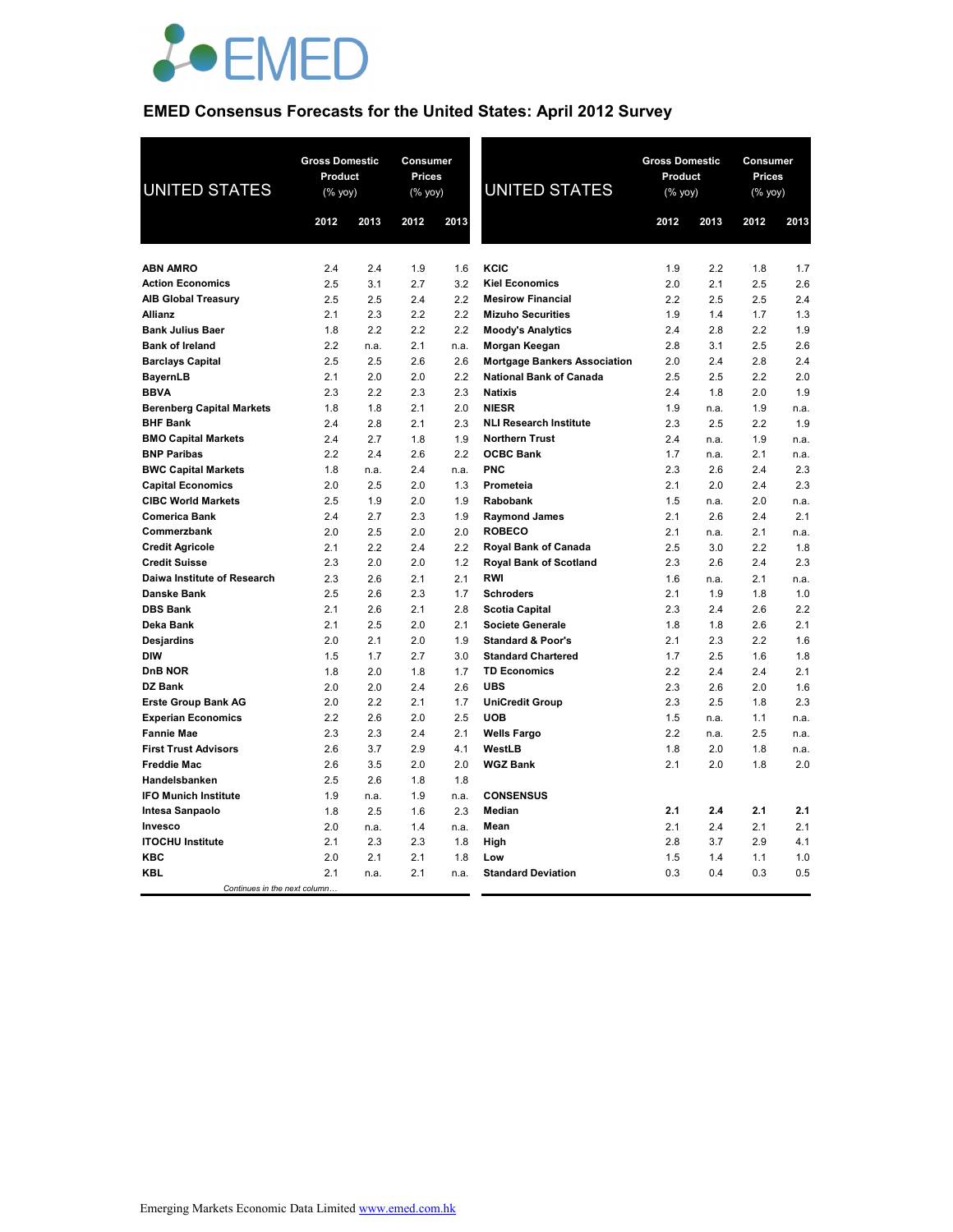

# **EMED Consensus Forecasts for the Euro Area: April 2012 Survey**

| <b>EURO AREA</b>                 | <b>Gross Domestic</b><br>Product<br>(% yoy) |        | <b>Consumer</b><br><b>Prices</b><br>(% yoy) |      | <b>EURO AREA</b>                | <b>Gross Domestic</b><br>Product<br>(% yoy) |        | Consumer<br><b>Prices</b><br>(% yoy) |      |
|----------------------------------|---------------------------------------------|--------|---------------------------------------------|------|---------------------------------|---------------------------------------------|--------|--------------------------------------|------|
|                                  | 2012                                        | 2013   | 2012                                        | 2013 |                                 | 2012                                        | 2013   | 2012                                 | 2013 |
|                                  |                                             |        |                                             |      |                                 |                                             |        |                                      |      |
| <b>ABN AMRO</b>                  | $-0.3$                                      | 1.4    | 2.1                                         | 1.2  | Invesco                         | 0.3                                         | n.a.   | 1.8                                  | n.a. |
| <b>Action Economics</b>          | $-0.2$                                      | 0.6    | 2.4                                         | 1.7  | <b>KBC</b>                      | 0.0                                         | 1.3    | 2.2                                  | 1.9  |
| <b>AIB Global Treasury</b>       | 0.3                                         | 1.2    | 1.9                                         | 1.8  | <b>KBL</b>                      | $-0.3$                                      | n.a.   | 1.8                                  | n.a. |
| <b>Allianz</b>                   | 0.3                                         | 1.3    | 2.2                                         | 1.7  | KCIC                            | $-0.7$                                      | 0.5    | 1.9                                  | 1.8  |
| <b>Bank Julius Baer</b>          | $-0.4$                                      | 0.9    | 1.9                                         | 1.4  | <b>Kiel Economics</b>           | $-0.1$                                      | 1.2    | 2.2                                  | 1.8  |
| <b>Bank MPS</b>                  | $-0.6$                                      | 0.5    | 2.6                                         | 2.0  | <b>Mizuho Securities</b>        | $-0.4$                                      | 0.8    | 2.3                                  | 1.5  |
| <b>Bank of Ireland</b>           | 0.0                                         | n.a.   | 1.9                                         | n.a. | <b>Natixis</b>                  | $-0.3$                                      | 0.8    | 2.2                                  | 1.7  |
| <b>Barclays Capital</b>          | $-0.4$                                      | 0.9    | 2.4                                         | 1.8  | <b>NIESR</b>                    | $-0.2$                                      | n.a.   | 2.2                                  | n.a. |
| <b>BayernLB</b>                  | $-0.3$                                      | 1.0    | 2.4                                         | 1.6  | <b>NLI Research Institute</b>   | $-0.1$                                      | 1.0    | 2.3                                  | 1.8  |
| <b>BBVA</b>                      | $-0.5$                                      | 1.0    | 1.8                                         | 1.3  | <b>OCBC Bank</b>                | $-0.5$                                      | n.a.   | 1.9                                  | n.a. |
| <b>Berenberg Capital Markets</b> | $-0.4$                                      | 1.7    | 2.3                                         | 1.8  | Prometeia                       | $-0.4$                                      | 1.1    | 2.2                                  | 1.8  |
| <b>BHF Bank</b>                  | 0.0                                         | 0.8    | 2.5                                         | 2.0  | Rabobank                        | 0.5                                         | n.a.   | 1.5                                  | n.a. |
| <b>BMO Capital Markets</b>       | $-0.7$                                      | 0.8    | 2.3                                         | 1.9  | <b>ROBECO</b>                   | 0.4                                         | n.a.   | 1.8                                  | n.a. |
| <b>BNP Paribas</b>               | 0.0                                         | 1.4    | 2.3                                         | 1.7  | <b>Roubini Global Economics</b> | $-0.6$                                      | 0.0    | 2.0                                  | 1.7  |
| <b>BWC Capital Markets</b>       | 1.0                                         | n.a.   | 2.0                                         | n.a. | <b>Royal Bank of Canada</b>     | $-0.1$                                      | 1.3    | 2.2                                  | 1.6  |
| <b>Capital Economics</b>         | $-1.0$                                      | $-2.5$ | 2.2                                         | 1.0  | <b>Royal Bank of Scotland</b>   | $-0.1$                                      | 0.8    | 2.5                                  | 1.6  |
| <b>CIBC World Markets</b>        | 0.4                                         | n.a.   | 1.7                                         | n.a. | <b>RWI</b>                      | 0.4                                         | n.a.   | 1.5                                  | n.a. |
| Commerzbank                      | $-0.4$                                      | 0.8    | 2.3                                         | 1.7  | <b>Schroders</b>                | $-0.8$                                      | 0.0    | 1.8                                  | 1.4  |
| <b>Credit Agricole</b>           | $-0.4$                                      | 1.0    | 2.1                                         | 1.7  | <b>Scotia Capital</b>           | $-0.5$                                      | 0.9    | 2.2                                  | 1.9  |
| <b>Credit Suisse</b>             | 0.0                                         | 1.7    | 2.1                                         | 1.6  | <b>Societe Generale</b>         | $-0.4$                                      | 0.6    | 2.6                                  | 1.8  |
| Danske Bank                      | 0.3                                         | 1.5    | 2.5                                         | 1.8  | <b>Standard Chartered</b>       | $-0.8$                                      | 1.3    | 2.4                                  | 1.6  |
| <b>DBS Bank</b>                  | $-0.4$                                      | 0.5    | 2.1                                         | 1.8  | <b>TD Economics</b>             | $-0.6$                                      | 1.1    | 2.2                                  | 1.9  |
| Deka Bank                        | $-0.4$                                      | 0.9    | 2.0                                         | 1.7  | <b>UBS</b>                      | $-0.4$                                      | 1.1    | 2.2                                  | 2.0  |
| <b>DIW</b>                       | $-0.4$                                      | 0.9    | 2.1                                         | 1.9  | <b>UniCredit Group</b>          | 0.3                                         | 1.6    | 2.1                                  | 1.9  |
| <b>DnB NOR</b>                   | 0.2                                         | 1.2    | 2.0                                         | 1.6  | WestLB                          | 0.1                                         | 1.0    | 1.8                                  | n.a. |
| <b>DZ Bank</b>                   | 0.2                                         | 0.9    | 2.1                                         | 2.3  | <b>WGZ Bank</b>                 | $-0.7$                                      | 0.7    | 2.0                                  | 1.7  |
| <b>Erste Group Bank AG</b>       | 0.0                                         | 1.1    | 2.4                                         | 1.6  |                                 |                                             |        |                                      |      |
| <b>ETLA</b>                      | $-0.4$                                      | 0.8    | 2.1                                         | 1.8  | <b>CONSENSUS</b>                |                                             |        |                                      |      |
| <b>EUROFER</b>                   | 0.1                                         | 1.5    | 1.9                                         | 1.8  | Median                          | $-0.3$                                      | 1.0    | 2.1                                  | 1.8  |
| <b>Experian Economics</b>        | $-0.5$                                      | 0.9    | 2.1                                         | 1.9  | Mean                            | $-0.2$                                      | 0.9    | 2.1                                  | 1.7  |
| Handelsbanken                    | 0.0                                         | 1.0    | 1.7                                         | 1.6  | High                            | 1.0                                         | 1.7    | 2.7                                  | 2.3  |
| <b>IFO Munich Institute</b>      | $-0.3$                                      | n.a.   | 2.7                                         | n.a. | Low                             | $-1.0$                                      | $-2.5$ | 1.5                                  | 1.0  |
| Intesa Sanpaolo                  | 0.9                                         | 0.7    | 2.2                                         | 2.1  | <b>Standard Deviation</b>       | 0.4                                         | 0.6    | 0.3                                  | 0.2  |
| Continues in the next column     |                                             |        |                                             |      |                                 |                                             |        |                                      |      |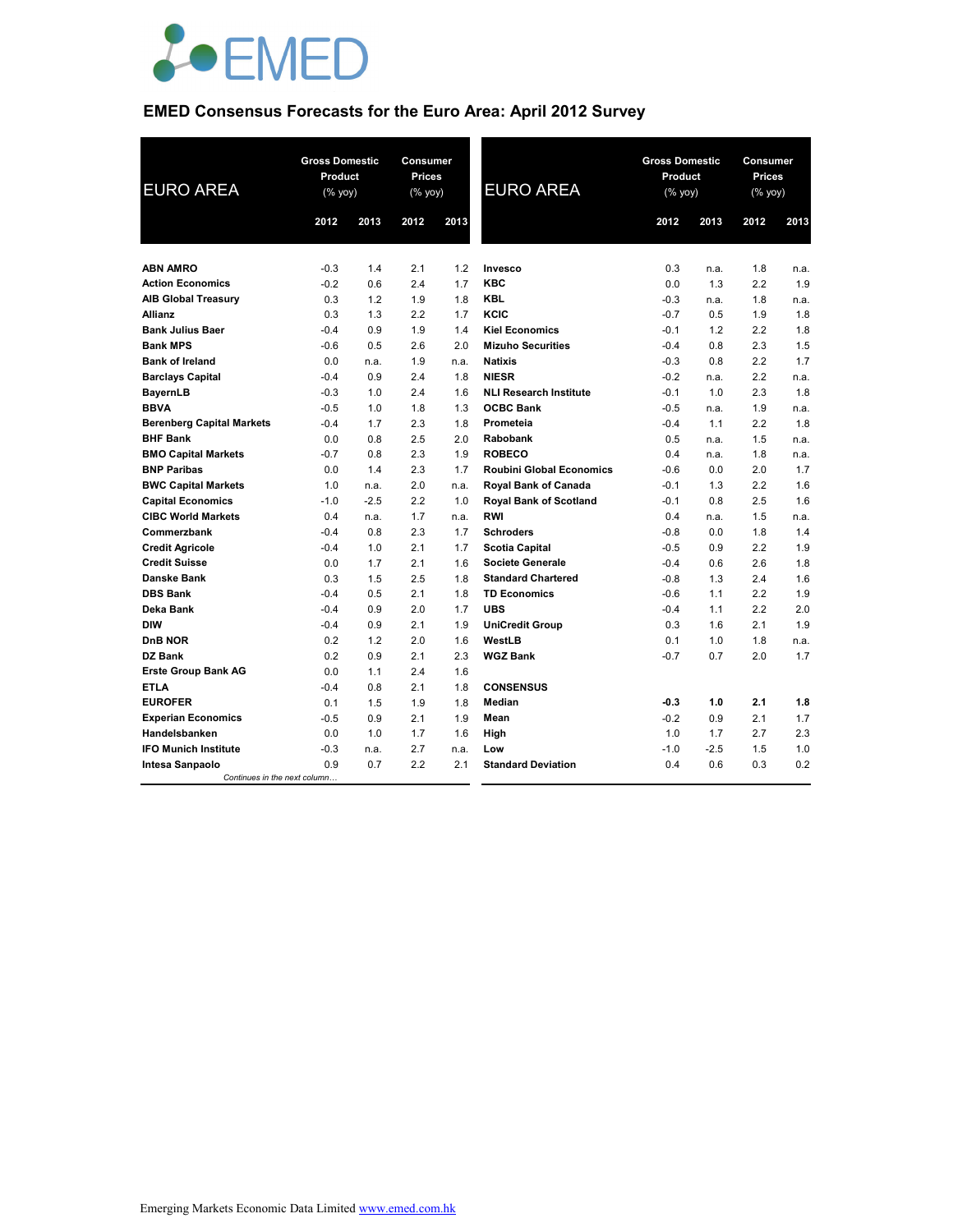

# **EMED Consensus Forecasts for Japan: April 2012 Survey**

| <b>JAPAN</b>                     |         | <b>Gross Domestic</b><br><b>Gross Domestic</b><br>Consumer<br>Product<br><b>Prices</b><br>Product<br><b>JAPAN</b><br>(% yoy)<br>(% yoy)<br>$(%$ yoy) |        |        | Consumer<br><b>Prices</b><br>(% |      |      |        |        |
|----------------------------------|---------|------------------------------------------------------------------------------------------------------------------------------------------------------|--------|--------|---------------------------------|------|------|--------|--------|
|                                  | 2012    | 2013                                                                                                                                                 | 2012   | 2013   |                                 | 2012 | 2013 | 2012   | 2013   |
|                                  |         |                                                                                                                                                      |        |        |                                 |      |      |        |        |
| <b>ABN AMRO</b>                  | 1.7     | 1.3                                                                                                                                                  | $-0.3$ | 0.2    | <b>JCER</b>                     | 1.5  | 1.5  | 0.0    | 0.2    |
| <b>Action Economics</b>          | 1.5     | 2.0                                                                                                                                                  | $-0.1$ | 0.5    | <b>KBC</b>                      | 1.6  | 1.4  | $-0.3$ | $-0.2$ |
| <b>AIB Global Treasury</b>       | 1.1     | 1.0                                                                                                                                                  | 0.0    | 0.0    | KCIC                            | 1.6  | 1.4  | $-0.4$ | 0.2    |
| <b>Allianz</b>                   | 2.1     | 1.8                                                                                                                                                  | 0.1    | 0.8    | <b>Kiel Economics</b>           | 2.1  | 1.5  | $-0.3$ | $-0.1$ |
| <b>Bank Julius Baer</b>          | 1.8     | 1.5                                                                                                                                                  | $-0.1$ | $-0.1$ | <b>Mizuho Securities</b>        | 2.0  | 1.1  | $-0.2$ | $-0.4$ |
| Bank of Tokyo-Mitsubishi UFJ     | $2.5\,$ | n.a.                                                                                                                                                 | $-0.4$ | n.a.   | <b>Moody's Analytics</b>        | 1.7  | 1.7  | $-0.1$ | 0.3    |
| <b>Barclays Capital</b>          | 2.4     | 2.1                                                                                                                                                  | 0.0    | 0.1    | <b>Natixis</b>                  | 2.1  | 1.0  | $-0.4$ | $-0.3$ |
| <b>BayernLB</b>                  | 1.8     | 1.6                                                                                                                                                  | 0.1    | 0.0    | <b>NIESR</b>                    | 1.8  | n.a. | $-0.2$ | n.a.   |
| <b>BBVA</b>                      | 2.2     | 1.3                                                                                                                                                  | $-0.2$ | 0.2    | <b>NLI Research Institute</b>   | 1.8  | 1.6  | 0.0    | 0.2    |
| <b>Berenberg Capital Markets</b> | 0.8     | 1.3                                                                                                                                                  | $-0.6$ | 0.0    | <b>OCBC Bank</b>                | 1.7  | n.a. | $-0.4$ | n.a.   |
| <b>BHF Bank</b>                  | 1.4     | 1.4                                                                                                                                                  | 0.5    | 0.0    | Prometeia                       | 1.7  | 2.1  | 0.4    | 0.6    |
| <b>BMO Capital Markets</b>       | 1.6     | 1.4                                                                                                                                                  | 0.3    | 0.0    | <b>Rabobank</b>                 | 2.0  | n.a. | 0.3    | n.a.   |
| <b>BNP Paribas</b>               | 1.6     | 1.1                                                                                                                                                  | 0.1    | 0.0    | <b>ROBECO</b>                   | 2.1  | n.a. | $-0.2$ | n.a.   |
| <b>BWC Capital Markets</b>       | 1.0     | n.a.                                                                                                                                                 | 0.0    | n.a.   | <b>Roubini Global Economics</b> | 1.8  | 1.7  | 0.1    | $-0.2$ |
| <b>Capital Economics</b>         | 1.5     | 0.6                                                                                                                                                  | $-0.6$ | 0.0    | <b>Royal Bank of Scotland</b>   | 1.5  | 1.5  | $-0.2$ | 0.0    |
| <b>CIBC World Markets</b>        | 2.5     | n.a.                                                                                                                                                 | $-0.2$ | n.a.   | <b>RWI</b>                      | 2.0  | n.a. | 0.0    | n.a.   |
| Commerzbank                      | 1.9     | 1.8                                                                                                                                                  | 0.0    | 0.2    | <b>Schroders</b>                | 1.8  | 1.2  | $-0.2$ | $-0.2$ |
| <b>Credit Agricole</b>           | 2.0     | 1.5                                                                                                                                                  | 0.1    | 0.3    | <b>Scotia Capital</b>           | 2.2  | 1.7  | 0.0    | 0.2    |
| <b>Credit Suisse</b>             | 1.5     | 1.6                                                                                                                                                  | 0.0    | $-0.1$ | Societe Generale                | 2.4  | 2.0  | 0.3    | 0.8    |
| Daiwa Institute of Research      | 1.5     | 1.4                                                                                                                                                  | $-0.4$ | 0.0    | <b>Standard Chartered</b>       | 0.8  | 3.1  | $-0.1$ | 0.2    |
| <b>Danske Bank</b>               | 2.5     | 1.6                                                                                                                                                  | $-0.1$ | 0.2    | <b>TD Economics</b>             | 1.6  | 1.8  | 0.2    | 0.3    |
| <b>DBS Bank</b>                  | 2.1     | 1.5                                                                                                                                                  | $-0.1$ | 0.1    | <b>UBS</b>                      | 2.5  | 2.0  | $-0.1$ | 0.3    |
| Deka Bank                        | 2.5     | 1.6                                                                                                                                                  | 0.6    | 0.9    | <b>UOB</b>                      | 2.0  | n.a. | $-0.1$ | n.a.   |
| <b>DIW</b>                       | 2.2     | 1.3                                                                                                                                                  | $-0.2$ | 0.0    |                                 |      |      |        |        |
| DnB NOR                          | 1.8     | 1.7                                                                                                                                                  | $-0.1$ | $-0.1$ |                                 |      |      |        |        |
| DZ Bank                          | 1.8     | 1.5                                                                                                                                                  | 0.0    | 0.2    | <b>CONSENSUS</b>                |      |      |        |        |
| <b>Erste Group Bank AG</b>       | 2.3     | 2.0                                                                                                                                                  | $-0.5$ | 0.0    | Median                          | 1.8  | 1.5  | $-0.1$ | 0.1    |
| <b>Experian Economics</b>        | 1.7     | 1.7                                                                                                                                                  | 0.2    | 0.5    | Mean                            | 1.8  | 1.6  | $-0.1$ | 0.1    |
| <b>IFO Munich Institute</b>      | 2.0     | n.a.                                                                                                                                                 | $-0.1$ | n.a.   | High                            | 2.5  | 3.1  | 0.6    | 0.9    |
| Invesco                          | 2.4     | n.a.                                                                                                                                                 | 0.1    | n.a.   | Low                             | 0.8  | 0.6  | $-0.6$ | $-0.4$ |
| <b>ITOCHU Institute</b>          | 1.7     | 1.8                                                                                                                                                  | $-0.3$ | 0.2    | <b>Standard Deviation</b>       | 0.4  | 0.4  | 0.3    | 0.3    |
| Continues in the next column     |         |                                                                                                                                                      |        |        |                                 |      |      |        |        |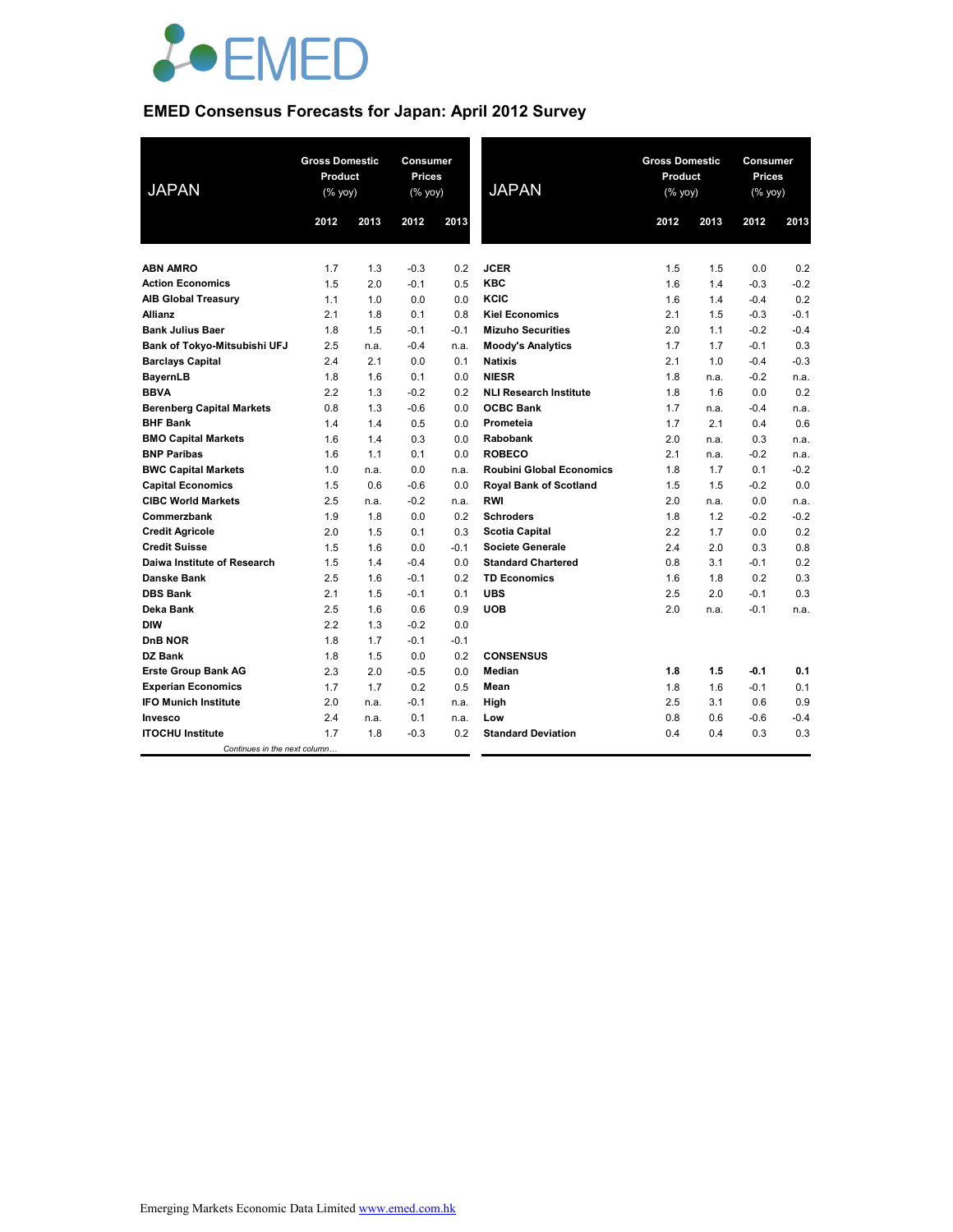

# **EMED Consensus Forecasts for China: April 2012 Survey**

| <b>CHINA</b>                           | <b>Gross Domestic</b><br>Product<br>(% yoy) |            | Consumer<br><b>Prices</b><br>(% yoy) |            | <b>CHINA</b>                    | <b>Gross Domestic</b><br>Product<br>(% yoy) |            | Consumer<br><b>Prices</b><br>$(%$ (% yoy) |            |
|----------------------------------------|---------------------------------------------|------------|--------------------------------------|------------|---------------------------------|---------------------------------------------|------------|-------------------------------------------|------------|
|                                        | 2012                                        | 2013       | 2012                                 | 2013       |                                 | 2012                                        | 2013       | 2012                                      | 2013       |
|                                        |                                             |            |                                      |            |                                 |                                             |            |                                           |            |
| <b>ABN AMRO</b>                        | 8.4                                         | 8.2        | 4.5                                  | 5.0        | <b>ICBC</b> International       | 8.7                                         | 8.8        | 3.7                                       | 3.6        |
| <b>Action Economics</b>                | 8.2                                         | 8.4        | 3.4                                  | 4.2        | <b>ING</b>                      | 8.5                                         | 8.7        | 3.0                                       | 3.0        |
| <b>Allianz</b>                         | 8.5                                         | 8.3        | 3.5                                  | 3.0        | Intesa Sanpaolo                 | 8.2                                         | 8.8        | 3.5                                       | 3.0        |
| <b>ANZ</b><br><b>Bank Julius Baer</b>  | 9.0                                         | 9.3        | 4.0                                  | 4.5        | Invesco                         | 8.5                                         | n.a.       | 4.0                                       | n.a.       |
|                                        | 7.5                                         | 8.7        | 4.0                                  | 3.5        | <b>JP Morgan</b>                | 8.4                                         | 9.1        | 3.0                                       | 4.0        |
| <b>Bank of East Asia</b>               | 8.3                                         | 8.5        | 3.0<br>3.2                           | 4.5        | <b>KBC</b><br>KCIC              | 8.3<br>8.2                                  | 8.5        | 3.6                                       | 3.9<br>4.0 |
| <b>Barclays Capital</b><br><b>BBVA</b> | 8.1<br>8.3                                  | 8.4<br>8.7 | 3.3                                  | 4.5<br>3.7 | <b>Kiel Economics</b>           | 8.0                                         | 8.6<br>8.0 | 3.5<br>4.0                                | 4.5        |
| <b>Berenberg Capital Markets</b>       | 8.5                                         | 8.7        | 3.4                                  | 3.9        | <b>Moody's Analytics</b>        | 8.4                                         | 7.8        | 3.7                                       | 3.0        |
| <b>BMO Capital Markets</b>             | 8.0                                         | 8.5        | 3.1                                  | 3.3        | <b>Natixis</b>                  | 8.6                                         | 8.5        | 3.4                                       | 4.5        |
| <b>BNP Paribas</b>                     | 8.5                                         | 8.7        | 3.6                                  | 4.1        | <b>NIESR</b>                    | 8.5                                         | 7.9        | 3.7                                       | 3.6        |
| <b>BWC Capital Markets</b>             | 8.2                                         | n.a.       | 3.5                                  | n.a.       | <b>NLI Research Institute</b>   | 8.7                                         | 9.2        | 3.4                                       | 4.1        |
| <b>Capital Economics</b>               | 8.5                                         | 7.5        | 3.0                                  | 3.0        | <b>OCBC Bank</b>                | 8.5                                         | n.a.       | 3.0                                       | n.a.       |
| <b>CIBC World Markets</b>              | 8.3                                         | 9.0        | 3.5                                  | n.a.       | Rabobank                        | 8.3                                         | n.a.       | 4.5                                       | n.a.       |
| <b>CICC</b>                            | 8.1                                         | 9.0        | 3.3                                  | n.a.       | <b>ROBECO</b>                   | 8.5                                         | n.a.       | 3.8                                       | n.a.       |
| Commerzbank                            | 7.5                                         | 7.5        | 4.8                                  | 5.0        | <b>Roubini Global Economics</b> | 7.8                                         | 8.0        | 3.0                                       | 3.4        |
| <b>Credit Agricole</b>                 | 8.0                                         | 8.5        | 3.4                                  | 4.0        | <b>Royal Bank of Scotland</b>   | 8.7                                         | 8.0        | 4.1                                       | 4.5        |
| <b>Credit Suisse</b>                   | 8.0                                         | 8.2        | 3.7                                  | 4.6        | <b>Scotia Capital</b>           | 8.6                                         | 8.9        | 4.5                                       | 4.3        |
| Daiwa Institute of Research            | 8.4                                         | 7.5        | 3.3                                  | 4.0        | <b>Societe Generale</b>         | 8.1                                         | 7.7        | 2.8                                       | 4.0        |
| Danske Bank                            | 8.5                                         | 9.1        | 3.2                                  | 3.1        | <b>Standard Chartered</b>       | 8.1                                         | 8.7        | 2.0                                       | 3.6        |
| <b>DBS Bank</b>                        | 8.5                                         | 8.8        | 4.0                                  | 4.0        | <b>UBS</b>                      | 8.5                                         | 8.5        | 3.5                                       | 4.0        |
| Deka Bank                              | 8.1                                         | 8.2        | 3.2                                  | 5.0        | <b>UniCredit Group</b>          | 8.5                                         | 9.5        | 3.5                                       | 3.2        |
| <b>DIW</b>                             | 7.8                                         | 7.5        | 3.6                                  | 4.4        | <b>UOB</b>                      | 8.0                                         | n.a.       | 3.3                                       | n.a.       |
| <b>DnB NOR</b>                         | 8.0                                         | 7.5        | 3.8                                  | 4.0        |                                 |                                             |            |                                           |            |
| DZ Bank                                | 8.2                                         | 8.8        | 3.0                                  | 3.4        |                                 |                                             |            |                                           |            |
| <b>Emerging Advisors Group</b>         | 8.1                                         | 8.0        | 3.4                                  | 3.0        | <b>CONSENSUS</b>                |                                             |            |                                           |            |
| <b>Erste Group Bank AG</b>             | 9.0                                         | 9.5        | 3.3                                  | 3.0        | <b>Median</b>                   | 8.3                                         | 8.5        | 3.5                                       | 4.0        |
| <b>Experian Economics</b>              | 7.8                                         | 8.0        | 3.5                                  | 3.8        | Mean                            | 8.3                                         | 8.4        | 3.5                                       | 3.9        |
| <b>FORECAST</b>                        | 8.2                                         | n.a.       | 4.0                                  | n.a.       | High                            | 9.0                                         | 9.5        | 4.8                                       | 5.0        |
| <b>Guotai Junan Securities</b>         | 8.4                                         | n.a.       | 3.0                                  | n.a.       | Low                             | 7.5                                         | 7.5        | 2.0                                       | 3.0        |
| Handelsbanken                          | 7.9                                         | 8.3        | 4.2                                  | 4.5        | <b>Standard Deviation</b>       | 0.3                                         | 0.5        | 0.5                                       | 0.6        |
| Continues in the next column           |                                             |            |                                      |            |                                 |                                             |            |                                           |            |